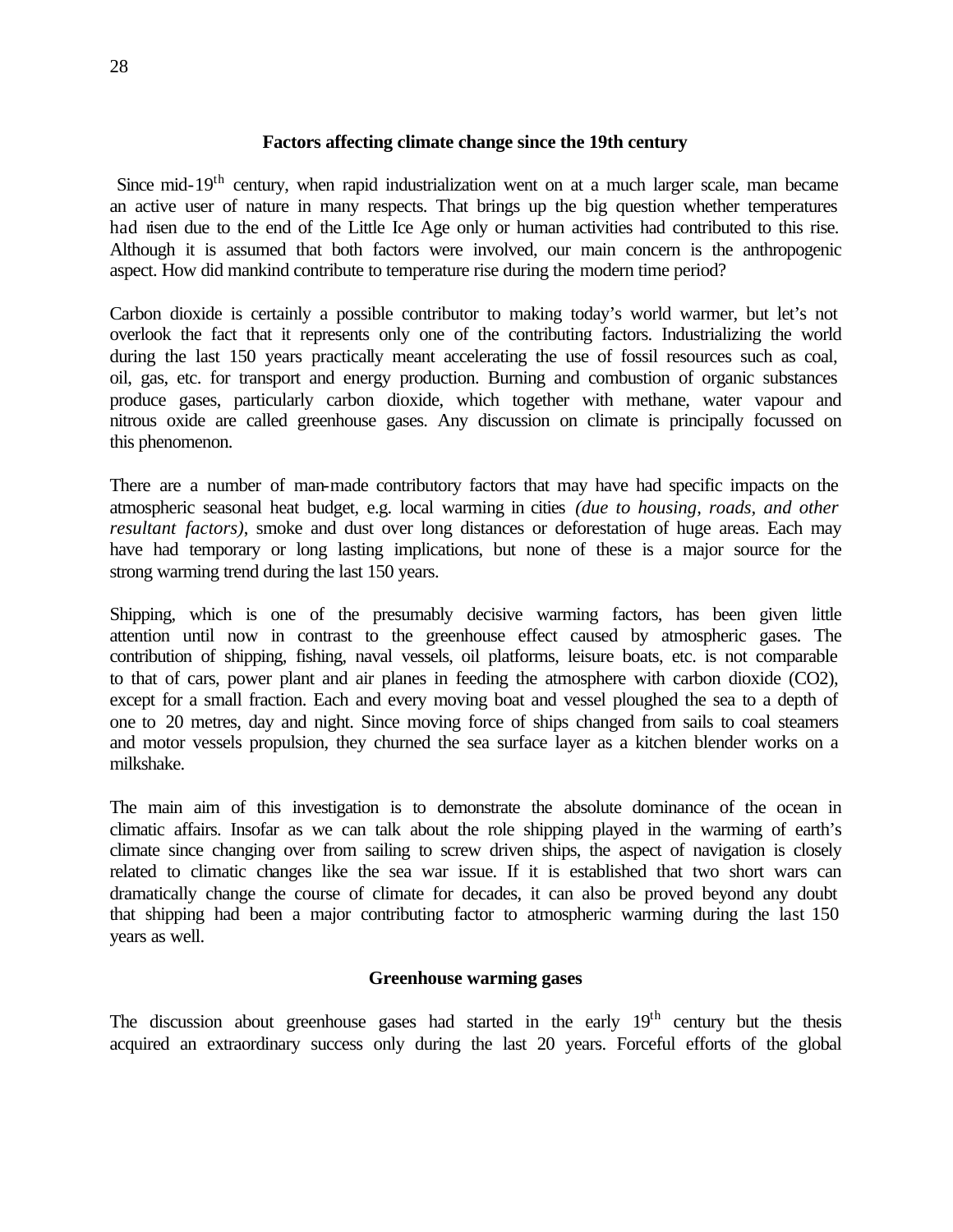community of climatologists were recently crowned with success when the Kyoto Protocol<sup>1</sup> was enforced, in February 2005. The Protocol requires an overall reduction of emissions on market economy basis of offer and demand<sup>2</sup>.

For the climate science, the group of greenhouse gases include carbon dioxide**<sup>3</sup>** , methane, water vapour and nitrous oxide. They appear naturally, but are also produced through industrial processes. Inclusion of water vapour among these gases is an unfortunate if not a misleading action. Atmospheric water vapour needs to be considered on its own merits when the matter concerning air temperature warming is discussed.

#### **Humidity and gases**

Atmospheric dynamics principally happen because of the variation of heat concentrations. The term humidity refers to the water-vapor content from the atmosphere. While water vapor has the characteristic of appearing in various concentrations throughout the atmosphere, CO2 is distributed evenly. To this extent, it is a substance that is neutral for the climate and gains relevance only indirectly, in association with water vapor. The following explanations refer to this:



a) Figuratively speaking, distribution of greenhouse gases can be compared to a gridiron whose meshes are the same distance #  $apart.$  The only variable is that the mesh network can be drawn tighter (e.g. by more CO2) or loosened. This net, by the way, changes only in accordance with the seasons and never with more than 1-2%. CO2 concentration has increased with about 25 % since  $1850^4$ .

 $\overline{a}$ 

<sup>1</sup> The Kyoto Protocol is an amendment proposed to an international treaty on global warming -- the United Nations Framework Convention on Climate Change (UNFCCC). Countries which ratify this protocol will be committed to reduce their emissions of carbon dioxide and other greenhouse gases which are linked to global warming. It also reaffirms sections of the UNFCCC.

<sup>2</sup> It is said that such a market mechanism will help find cost-effective ways to reduce greenhouse emissions. There is no carbon audit regime vet. A carbon audit regime is an effective means of accounting for greenhouse gas control efforts. It establishes that the claimed reductions in emissions, or carbon sequestration, have actually occurred and are stable.

<sup>3</sup> Carbon dioxide (CO2) results from the combustion of organic matter if sufficient amounts of oxygen are present . Plants use CO2 during photosynthesis. Both carbon and oxygen are used to construct carbohydrates. CO2 is present in the atmosphere at a low concentration and acts as a greenhouse gas. CO2 is a heavy odourless and colourless gas formed during respiration and through the decomposition of organic substances; absorbed from the air by plants in photosynthesis.

<sup>4</sup> From 280 ppmv to 360 ppmv in year 2000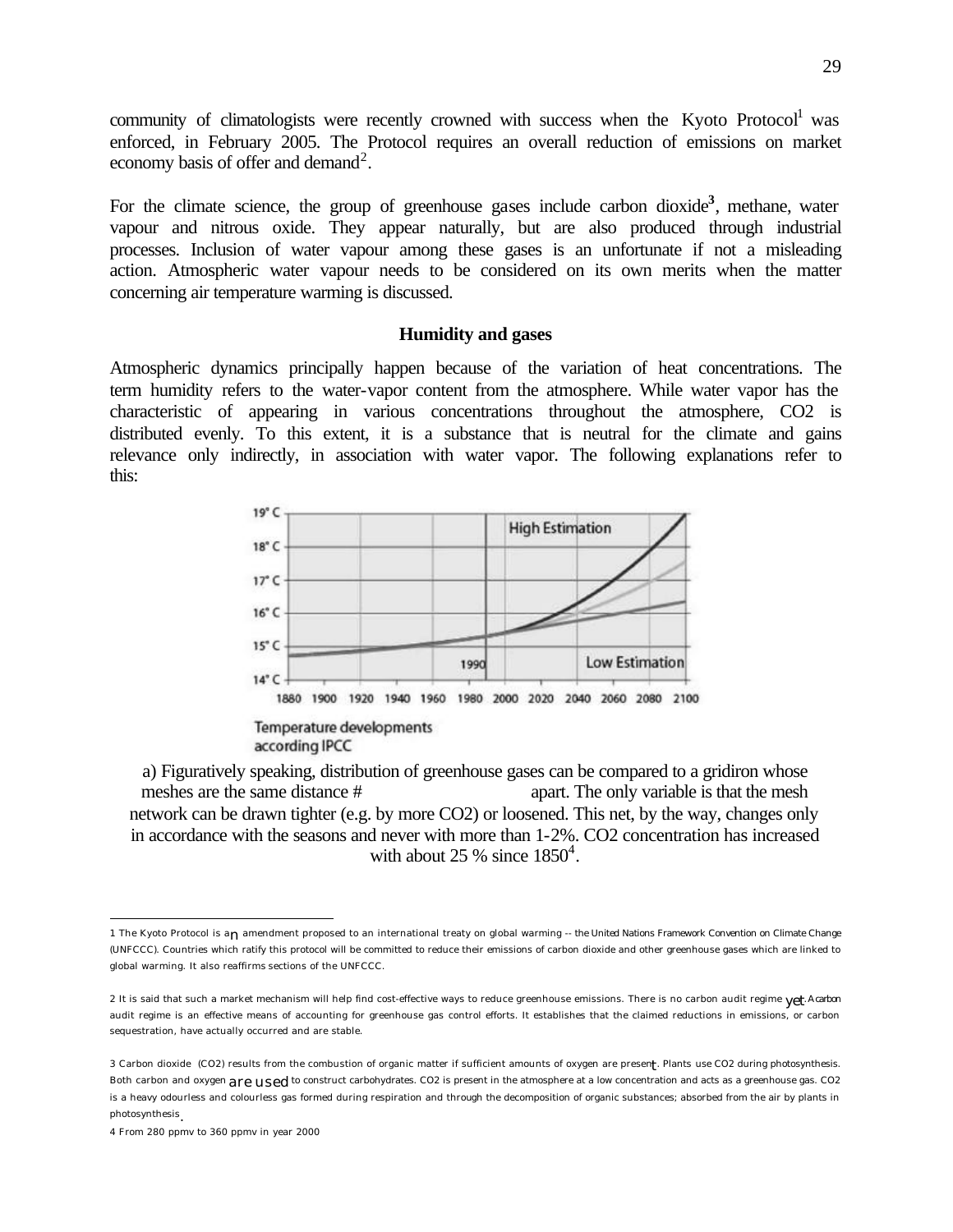b) Water vapor, on the other hand, appears in varying concentrations. A saturated cloud stores within a certain volume which is many, many more times bigger than the amount of energy of the same volume of the CO2 gridiron. A hurricane, which derives its energy from the ocean, produces about 300-400 billion kw-hours of energy daily and releases 10-20 billion tons of water.

While there is an active exchange of water and energy between the ocean and the atmosphere, the greenhouse gridiron does not change. It would be interesting to hear from IPCC with how many kilowatt-hours of energy and with how many tons of water the greenhouse CO2 gridiron contributes to a hurricane as it develops and moves through a region. As the development, strength and maintenance of a whirlwind depends on the condition of the ocean, it seems unlikely for the greenhouse CO2 gridiron to make a significant contribution to this process - except perhaps in computer simulations.

c) To this extent, it is difficult to understand how any significant amount of heat energy could be transferred from this gridiron to the ocean, thus leading to a rise of the sea level. Practical experiences show that, when the air is dry, the land heat does not come from the air, and that, when warm air encounters cold water, the ocean immediately protects itself with a defensive shield which takes the form of daze, mist or fog. Admittedly, the interaction between the ocean and the atmosphere is very complex. It requires considerable time and efforts to be explained plausibly. However, it is a mystery how anyone can explain with conviction that the seas can be heated by a cloudless sky at night, for example. The oceans are earth's central heating system. After the sun, the ocean is the second heating factor of the atmosphere. No one has plausibly explained yet how warm air coming from the bedrooms and living room is influencing the central heating system.

## **Dimension matter**

If the sun were "turned off," the temperature of the atmosphere would be only 28°C above absolute zero, viz. -245°C. With the sun and "greenhouse gases" but without water, the average temperature on earth would be of -11°C, resulting from a daytime mean temperature of approximately +135°C and a nighttime temperature of approximately -175°C. The moon provides such conditions at night. CO2 would delay the cooling towards the absolute minimum only for a short time. Its functioning on earth is not so much different.

What matters is the amount and concentration of water in the atmosphere. If the atmosphere is divided into two warm or energy bearing zones, viz. water and greenhouse gases  $(CO<sub>2</sub>)$ , methane, etc.), then the atmospheric humidity has as much warming capacity as a two-meter layer of ocean/sea surface and the greenhouse gases as much as a one-meter layer. Practically, this means that a rise in the atmospheric temperature by 1°C must cause a drop of an equivalent amount in the upper three meters of the ocean. But because water vapor is usually in a much higher concentration at lower altitudes, its weather impact is much more effective then that of CO2. CO2 is permanently distributed equally throughout the atmosphere. Weather and temperature functioning are extremely different. Water vapor is about 96 to 99 % responsible for the greenhouse effect; and on a foggy day even 100%.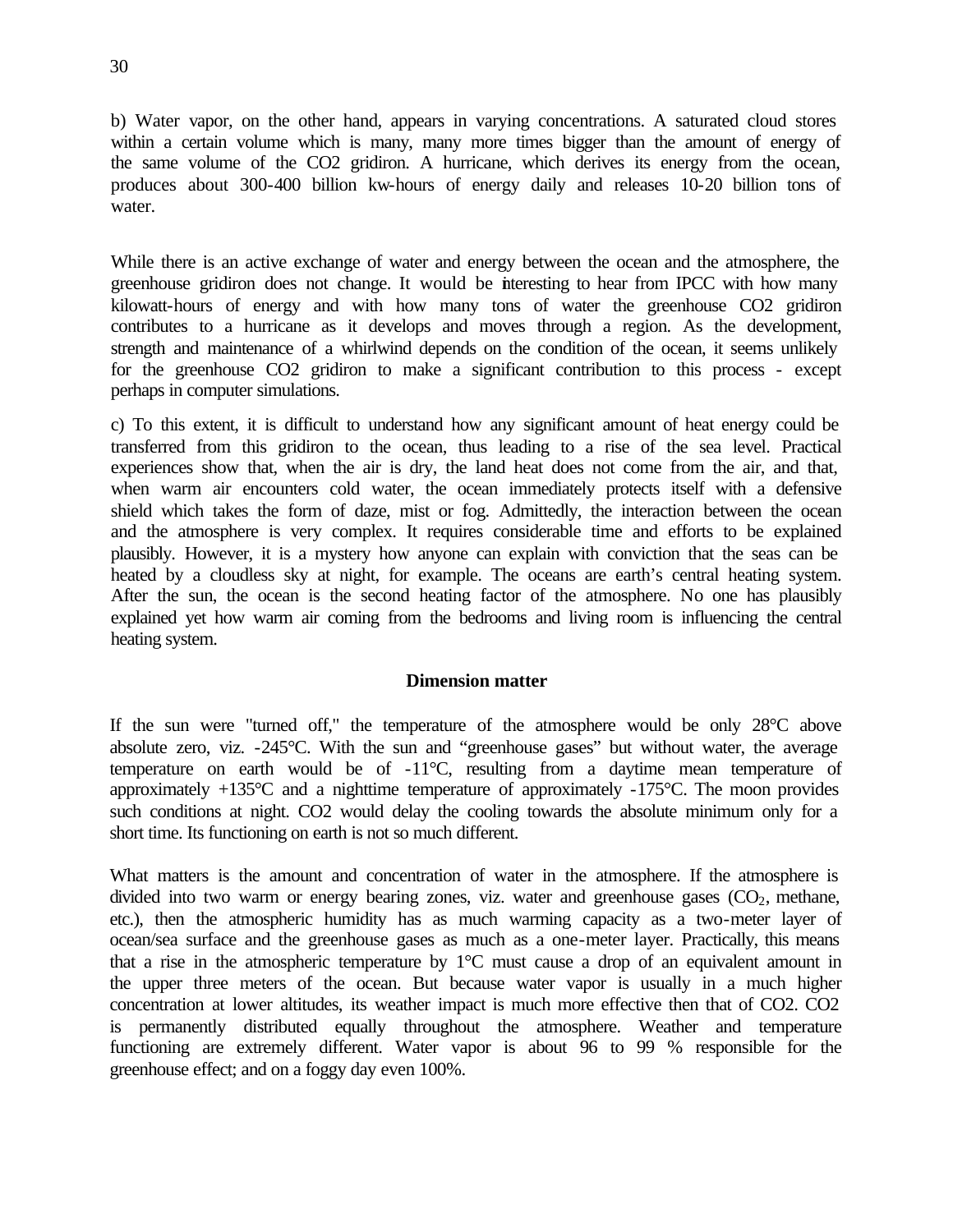Since so much has been written about the greenhouse effect, whatever written here will be insignificant. Basic understanding about carbon dioxide issue is relevant only as far as it is needed to provide a comparison between possible contributors to the warming trend, including human input. While atmospheric water is a highly remote subject in IPCC reports related to climate, the shipping issue is completely inexistent.

### **Oceans and shipping**

Oceans and shipping should have been the hottest topic in the climate change debate since meteorology was established as a science, in the late  $19<sup>th</sup>$  century. Instead of that, oceans were ignored up to late  $20<sup>th</sup>$  century and even today they do not enjoy the top position they deserve as a decisive climatic force, second after the sun.

a) The starting point is that the oceans are huge and deep. If all continents were leveled, the globe would then be covered by one ocean all around the sphere, at a uniform depth of 3,000 meters. It is not only quite a lot of mass, but water is also an excellent thermal store. Heat capacity ratio between ocean and atmosphere is of 1:1000. The sea can store heat for hours, days, decades or even centuries. Atmospheric heat capacity is almost completely limited to the amount of water vapor available. If not sustained by sunray or ocean heat, atmospheric heat is gone within 2 to 3 days. Humidity is particularly important for the winter seasons at higher latitudes when the sunshine is short, modest or not existent at all. Merchant and naval vessels, fishing and leisure boats plough warmer surface water to lower sea levels in the summer time. During winter, the process is reversed. The more the ships turn the surface water layer around during cold winter days, the warmer the water from lower levels will be and contribute to the rise of the air temperature.



b) Oceans and seas were subject to extensive 'stirring and mixing' since the start of the global warming, 150 years ago. There are over 30,000 registered trading ships. If half of them travel about 275 nautical miles (about 500 km) every day, then the waters of the oceans are "churned up" to a width of about 5 to 30 meters and a depth between few and 20 meters over a path which is equal to eight times the distance from the earth to

the moon or 1,500 times the distance from the English Channel to the east coast of North America (all these figures are rough estimates). In a year, this would mean that the Atlantic Ocean from Iceland to the Ross latitudes is "ploughed up" to depths which have as much heat capacity as the entire atmosphere.

c) But there are not only merchantmen out in the sea. If all ships are to be taken into account, viz. fishing vessels, coast guard ships, tugs and millions of leisure boats during the summer season, we can easily double or triple the churning effect in the coastal waters and seas as compared to the figures calculated above in respect of merchant shipping. And shipping is presumably not the only contributor: dragging, sea bed drilling, off shore wind energy farms, etc. may also contribute. Actually every contribution, as little as it may be, adds to statistics, possibly resulting in a change of climatic data.